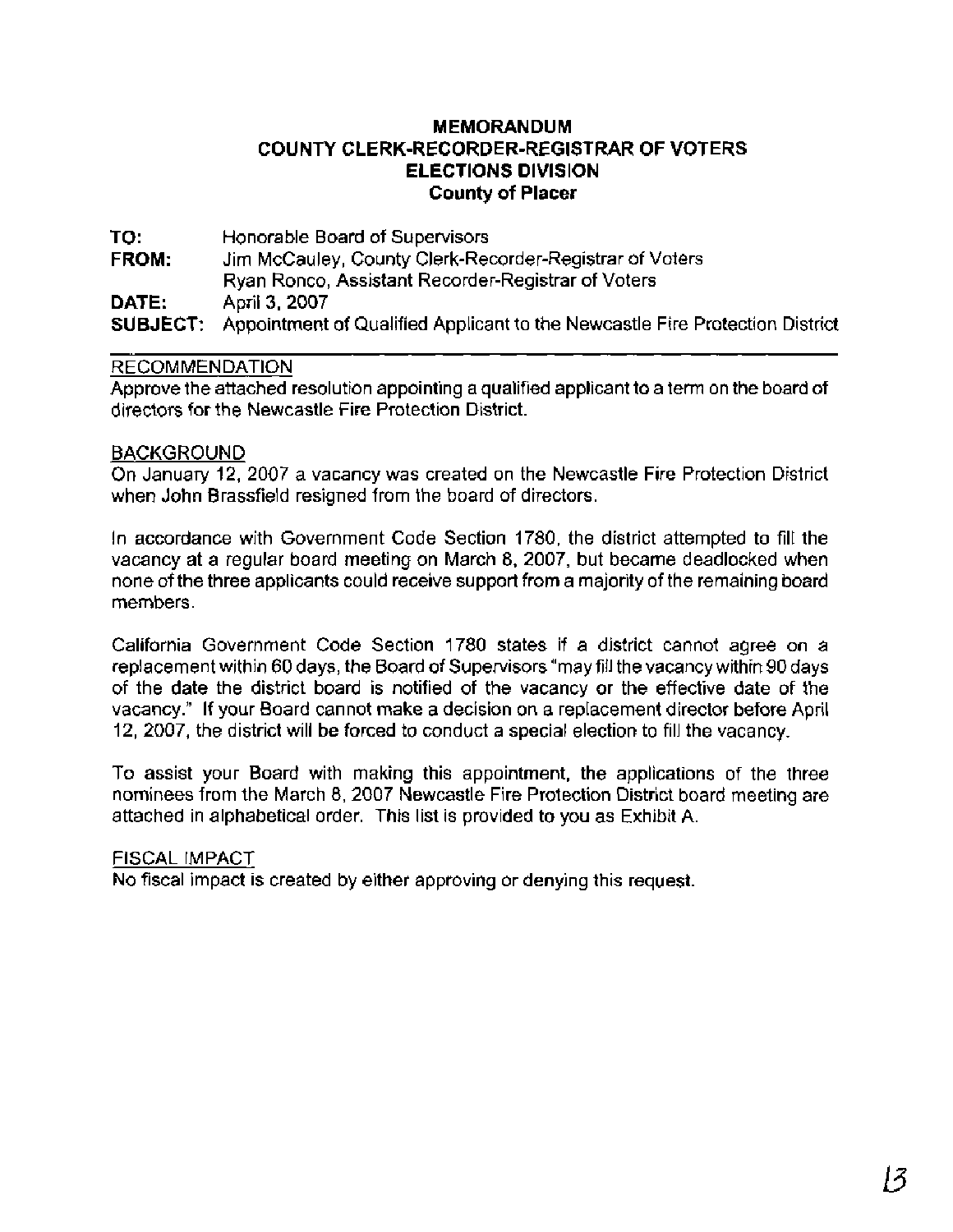# **Before the Board of Supervisors County of Placer, State of California**

In the matter of:

### **RESOLUTION REQUESTING THE PLACER COUNTY BOARD OF SUPERVISORS TO APPOINT AN APPLICANT** TO THE BOARD OF DIRECTORS FOR THE NEWCASTLE **FIRE PROTECTION DISTRICT**

| Resol No:      |  |  |
|----------------|--|--|
|                |  |  |
| First Reading: |  |  |

The following **RESOLUTION** was duly passed by the Board of Supervisors of the County of Placer at a

regular meeting held **April 3.2007** by the following vote on roll call:

Ayes:

Noes:

Absent:

Signed and approved by me after its passage.

Chair, Board of Supervisors

**Attest: Clerk of said Board** 

**WHEREAS,** a vacancy was created on the Newcastle Fire Protection District when John Brassfield resigned from the board of directors; and

**WHEREAS,** the remaining board members of the district were unable to fill this vacancy by appointment among the three applicants who nominated themselves for this purpose; and

**WHEREAS,** California Government Code Section 1780 grants your Board the power to appoint one of these three applicants to this local district office vacancy; and

**WHEREAS,** failure to appoint a person to this vacancy will require the district to fill this vacancy by means of a special election.

**NOW, THEREFORE, BE IT RESOLVED** that the following individual, is hereby appointed to serve as a member of the Newcastle Fire Protection District; and

**BE IT FURTHER RESOLVED** that this appointee shall qualify, take office and serve until the next regularly-scheduled election for the Newcastle Fire Protection District, at which time the remaining term will be filled by election.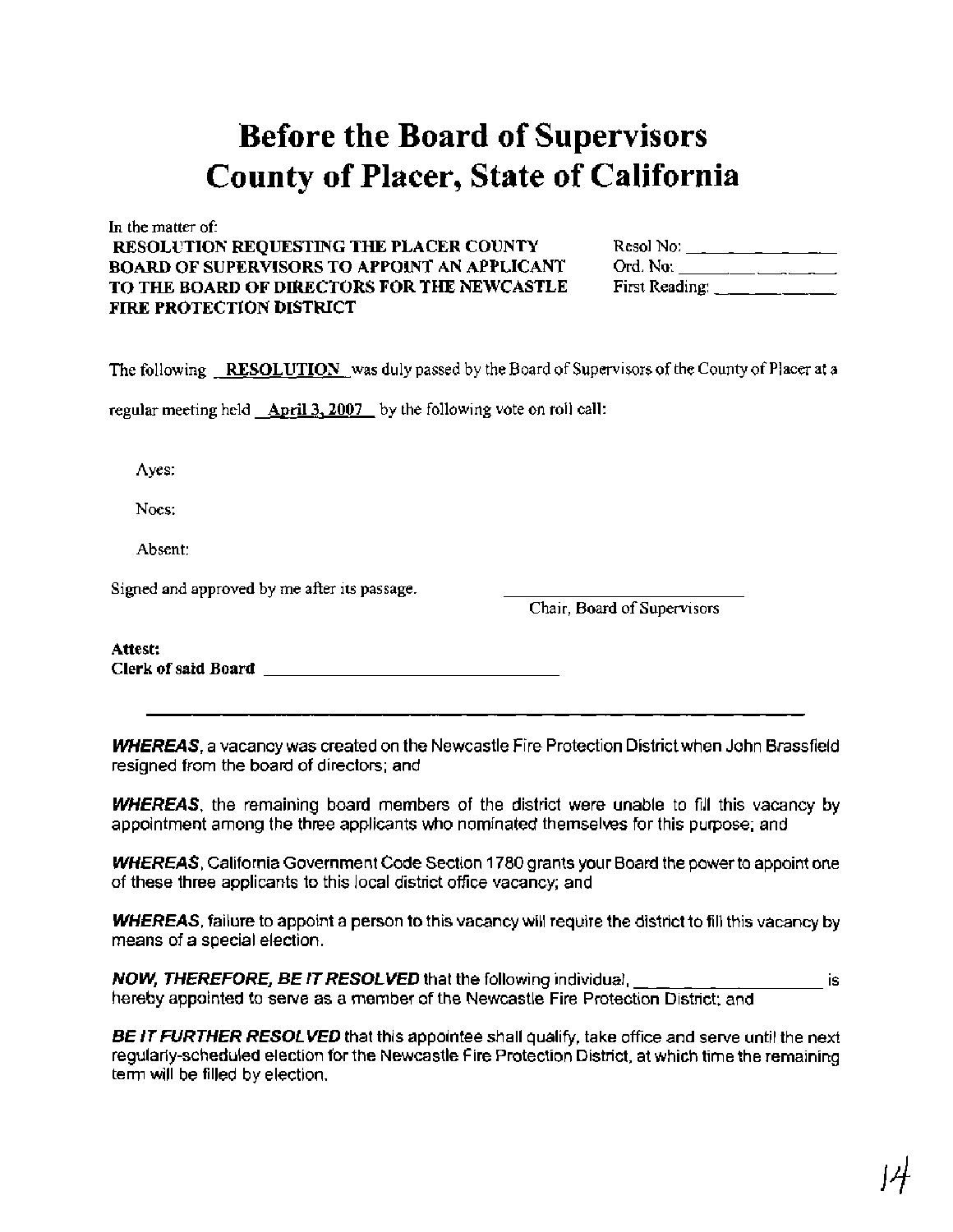Appela cultura

January 25,2007

Board of Directors Newcastle Fire Protection District P.O. **Box** 262 Newcastle, CA 95658

**Attn:** Mr. Bundy - **Chairman** 

I would like to submit my name for consideration as an appointed member of the Board of Directors for the Newcastle Fire Protection District.

I am retired and interested in my fire district. I have been attending these meetings for almost **3** years. I have worked with a previous fire department in Trinidad CA. I have recently spent two years on the Special Districts Committee of the Placer County Grand Jury.

Was a board member of the local Easter Seal Society from  $1970 - 1982$  and served in all board positions including fund raising. As well as serving on the State Board of Easter Seals from  $1978 - 1984$ .

In my working years, my duties have covered all areas of general office work, accounting, major procurement of supplies, payroll, billing and training of personnel.

My major work experiences have been: Ofice of Education, Central Cal/Heart Federal Savings and Loan (vhere for **3** years I **was** in charge of the \$300,000.00 supply department), Trinidad Chamber of Commerce, Deputy City Clerk for City of Trinidad (where I was in charge of all city duties and billing the water supply) and Auburn Ravine Terrace (where my duties covered billing all residents including Medicare and Medi-Cal)

I am interested in completing this two-year term on the board.

Yvonne Lewis,

Fronne Leules

M 1945 6 2001<br>Megeraale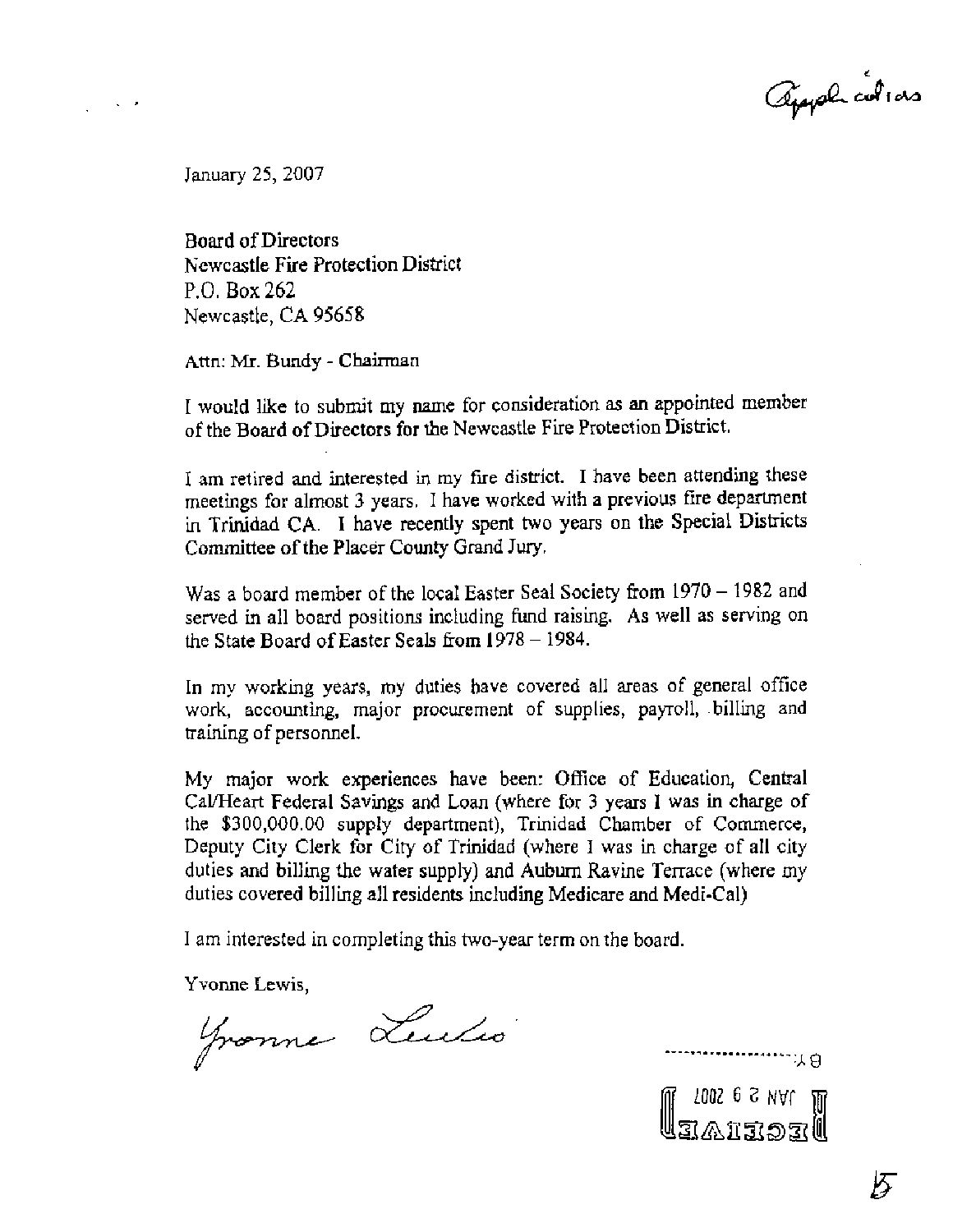February 6, 2007

Board of Directors Newcastle Fire Protection District P. *0.* Box 262 Newcastle, CA 95658

I am submitting my name for consideration as an appointed member of the Board of Directors for the Newcastle Fire Protection District.

I am semi-retired and have dedicated the last ten months to serving the District as Secretary, Clerk, and Administrative Assistant.

I began attending Newcastle Fire Protection District (NFPD) Board of Directors Meetings, June 2004, and have attended all Board Regular Meeting, Special Meetings and Workshops, which is at least 40 meetings during a span of thirty-one months.

April 2005 I became the NFPD District Secretary as a Volunteer and without compensation. At the time, it took 70 to 80 hours a week to bring the District Financial Records, State and County reporting requirements current. I now dedicate approximately 60 hours a month, serving the Board of Directors, the Fire Chief and the Newcastle Fire Protection District

The Health and Safety Code Section 13853 of the California Code (b) **The** secretary **or clerk may be a member of the district board.** He or she may receive compensation set by the district board which shall be in lieu of any other compensation to which he or she may be entitled as a member of the district board. The district board may employ a clerk to perform the duties of the secretary.

I have been a candidate for the Board of Directors of the NFPD twice. **<sup>1</sup>**have proven my steadfast commitment to the Newcastle Fire Protection District and ability to serve productively.

Glenda Freeman,

 $\lim_{n\rightarrow\infty}$  Freeze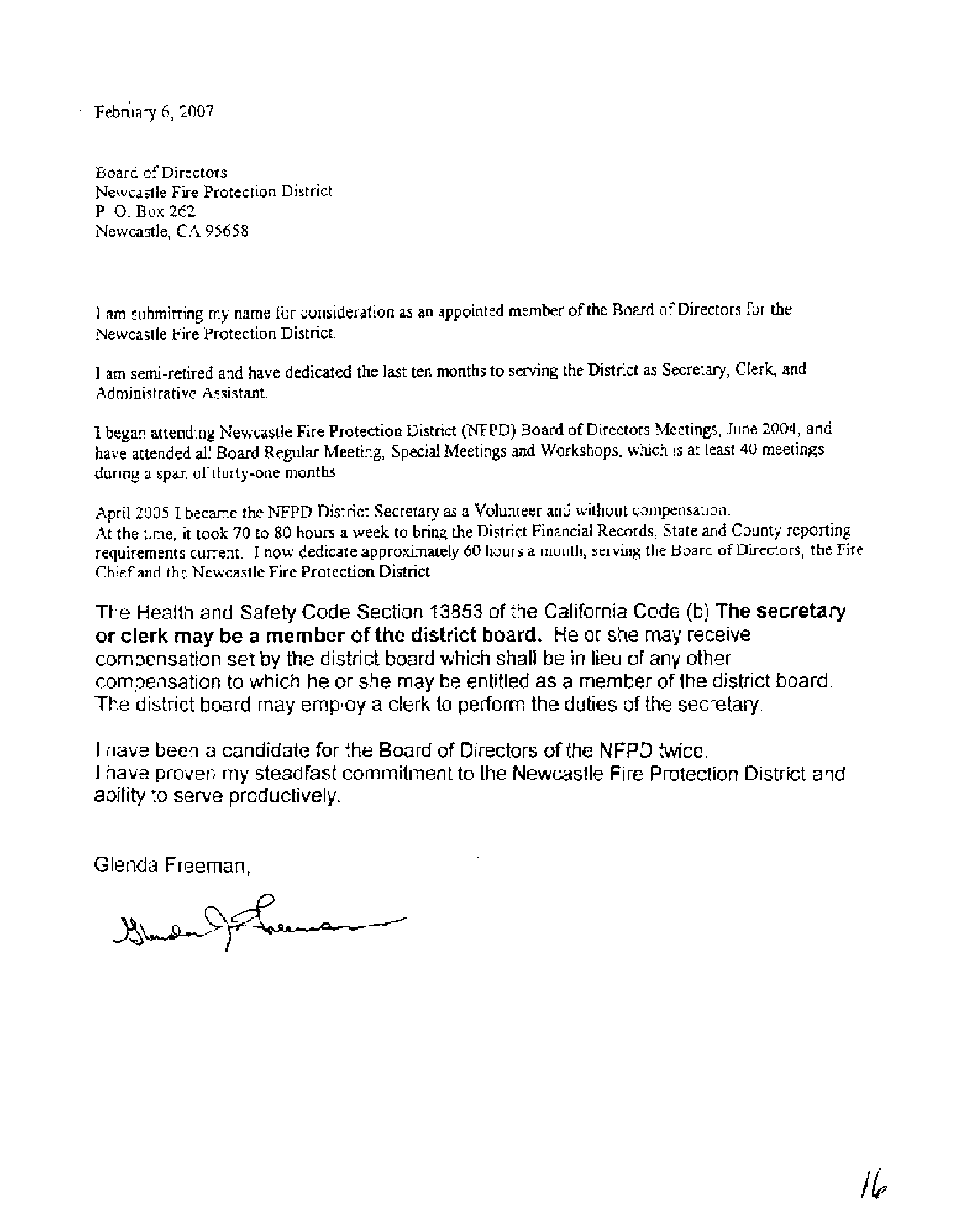Dear Newcastle Fire District Board of Directors,

My name is Michele Elliott and I am submitting my application for the vacant board position. I am currently a resident of Newcastle and am registered to vote in Newcastle and Placer County.

My qualifications for the position are outlined below:

### Education

- California State University Chico, Bachelor of Science Degree in Computer Science with a Business concentration minor
- State Emergency Management System (SEMS) course conducted by California Department of Forestry personnel

### Experience

- As a business owner
	- o Marketing
	- **o** Determining target businesses
	- **o** Development of budget
	- **o** Development and execution of contracts
	- o Development and execution of service level agreements
	- o Bookkeeping required for business
	- o Prepare and file forms for state and federal reporting
- As an employee of the State of California
	- **o** Department of Health Services
		- Initiate, execute and manage multi-million dollar products and services contracts for Emergency Preparedness Office including the development of Statements of Work (SOW) and Service Level Agreements (SLA)
		- Perform as Communications Unlt Leader for Emergency Operations Center
		- Prepare After Action Reports and implement corrective actions identified . in reports
		- **Participate in monthly drills and exercises**
		- Initlate, execute and manage multi-million dollar products and services contracts for Emergency Preparedness Office
		- identify needs for department on a yearly basis
		- Work with vendors to provide quotes for products and services in support of budget requests

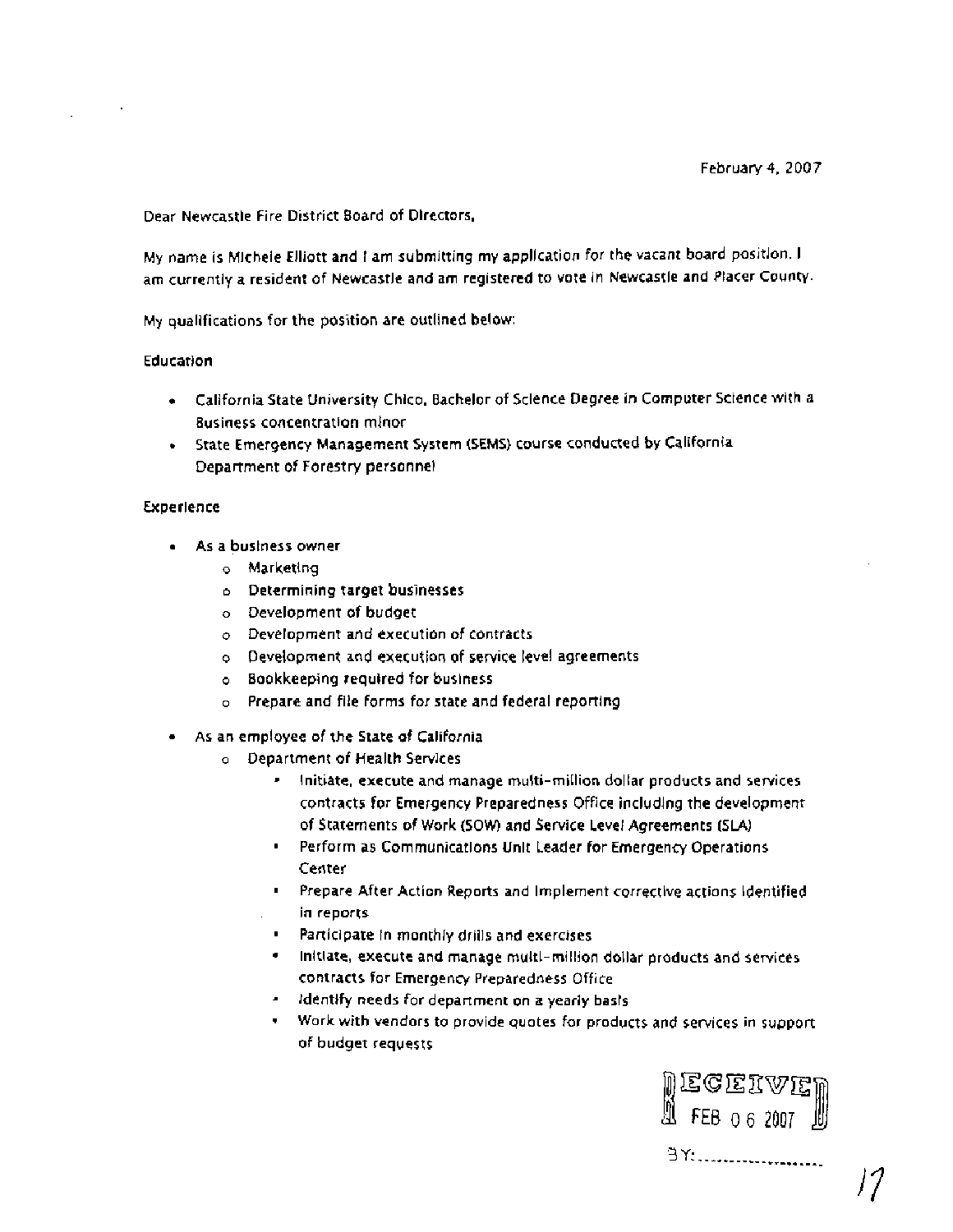- Develop and review strategic plan on a yearly basis to determine if department is fulfilling identified objectives and goals
- Identify and provide training opportunities for staff in emergency preparedness and response
- As a volunteer
	- **o** California Capital Air Show !
		- Solicit and register volunteers for California Capital Air Show

į.

- coordinate activities of over 200 volunteers including security, I admissions, check-in ;
- **o** Golden Eagle Pony Baseball i
	- **Treasurer for two years:**
	- Prepared and submitted federal and state reporting forms including nonprofit filing for league 1
	- Provided monthly reports for Board and public for review of income and expenditures
	- **Provided budget for board and public approval**
- As a member of the community
	- **o** Rezone of property in Chantry,Heights
		- Coordinated community meetings for neighbors to meet with property  $\bullet$ owner
		- I Researched regulations for rezoning with placer county planning department
		- Attended Placer County Planning Committee, MAC and Board of Supervisors meetings ,
	- o Attend Newcastle Business Association meetings

Please accept my application for the vacant board position and thank you for your consideratlon. !

Muhele Eleott

Michele Elliott 1

MECEIVE<br>1 FEB 06 2007 BY:.....................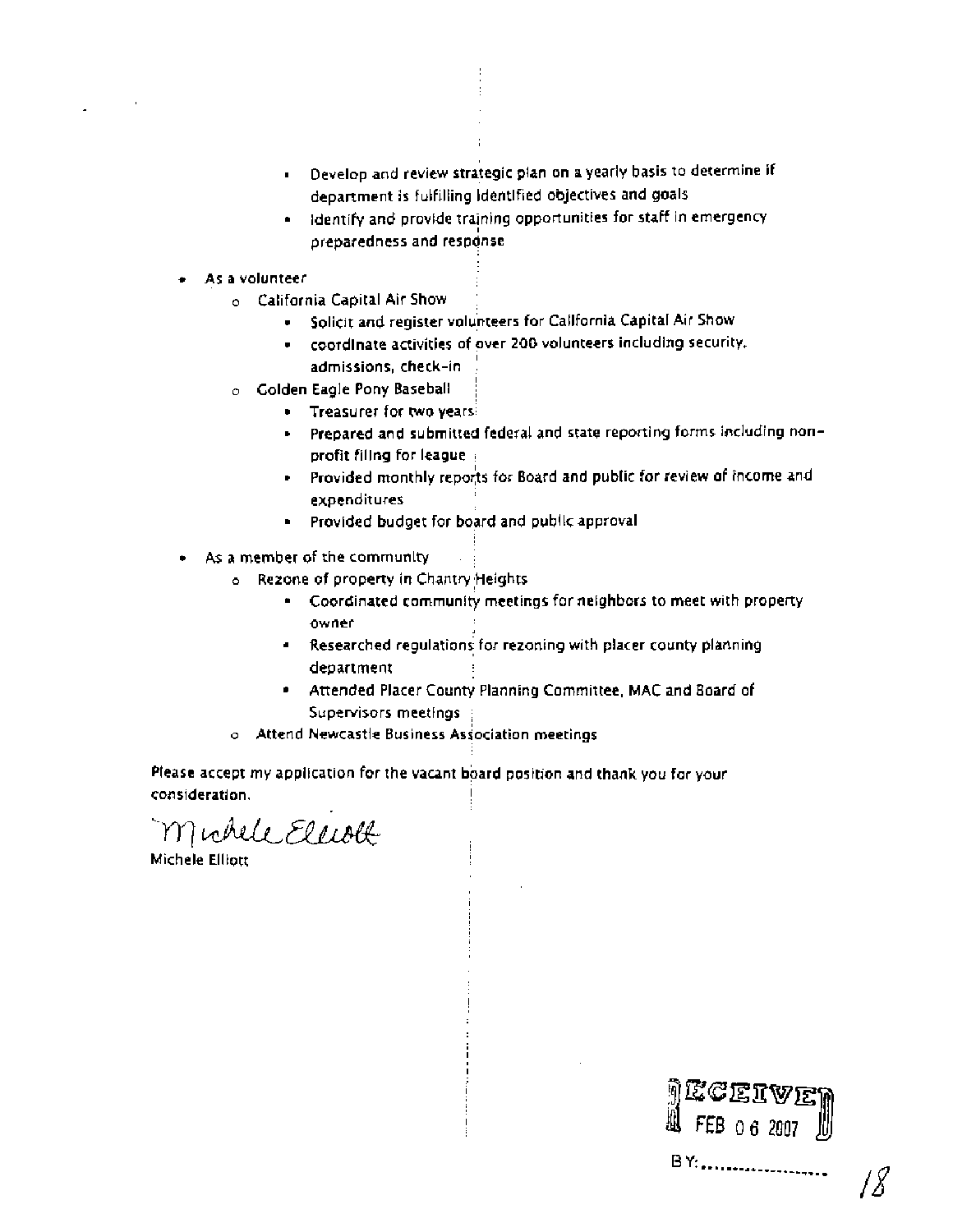# **Ann Holman**

**From:** Teri Sayad on behalf of Placer County Board of Supervisors

**Sent:** Tuesday, March 27, 2007 8:42 AM

**To:** Jennifer Pereira; Ruth Alves; Lisa Buescher; Linda Brown; Brian Jagger; Ann Holman

**Cc:** Mike Boyle

**Subject:** NEWCASTLE FIRE BOARD - email from Robert Bundy, Chairman

Please give this email to your Supervisor.

Teri

**From:** Robert Bundy [mailto:robertbundy@hotmail.com] **Sent:** Tuesday, March 27, 2007 8: 13 AM **To:** Placer County Board of Supervisors **Subject:** NFD - Board position

To the Board of Supervisors,

My name is Robert Bundy, the Chairman of Newcastle Fire Protection District. I have been elected Chairman from my peers three straight years in a row. Since I first got on the Board, Glenda Freeman has been attending our board meetings. She ran for the board in the last two elections but missed a seat by about fifty votes. Even though she didn't receive a seat on the board that did not discourage her to stay involved with our Fire District. When we started having secretarial problems last year, she jumped on the opportunity and volunteered her services for free. We were paying the secretary, but due to our tight budget she decided to do it for free. She has not only organized our whole system, but has taken us in a few new directions that have saved the district and taxpayers considerably. I support Glenda Freeman due to her dedication and professionalism that she brings to the table.

Thanks for your time.

Robert Bundy Chairman of the Board Newcastle Fire Protection District

Live Search Maps - find all the local information you need, right when you need it. Find it!